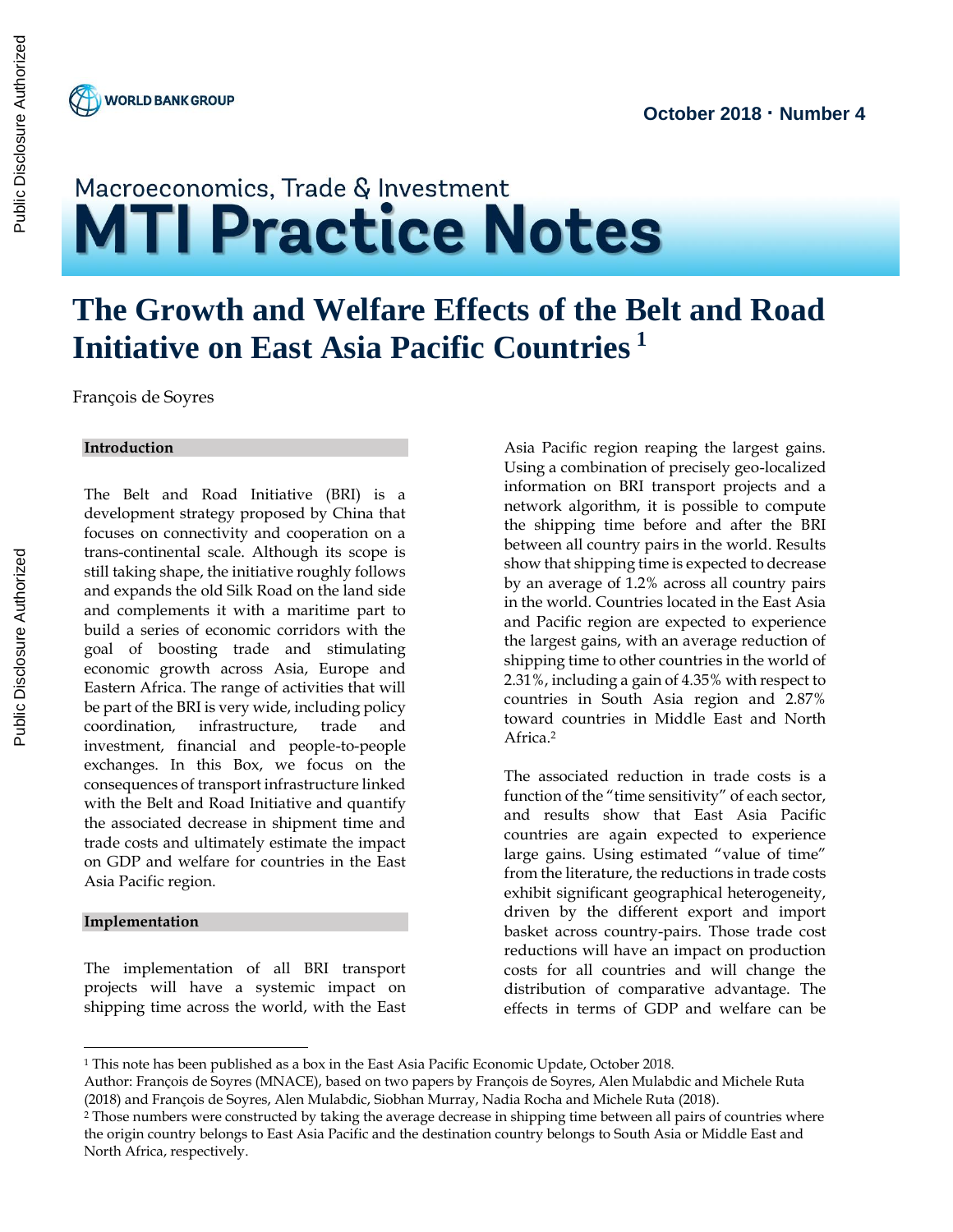estimated using general equilibrium modeling to account for the interaction between many forces.



#### **Results**

 $\overline{a}$ 

Results from a quantitative trade model indicate that the Belt and Road Initiative will increase GDP between 2.6% and 3.9% on average for countries in "developing EAP", which is higher than the expected gains for the world as a whole. <sup>3</sup> Those effects are very heterogenous across countries, with Cambodia, Vietnam and Malaysia experiencing larger gains in GDP. The magnitude of these effects is due to the combination of two forces: first, the nature of transport networks implies that increasing the efficiency of a given rail line or a port results in a trade cost reduction for *all countries* using the infrastructure. Second, large production linkages and regional value chains

in the EAP region contribute to an important amplification of the effects.

Welfare effects, while large on average, are mitigated by the cost of building those infrastructure projects. Many countries in the world will benefit from new or upgraded infrastructure and faster shipping, but only a few countries are expected to pay for those improvements. Resources devoted to paying for the project cannot be used for consumption, which reduces welfare gains and can even lead to welfare losses depending on the financing scheme. This creates a discrepancy between the geographical distribution of costs and benefits and can impact the way the initiative is perceived in different countries. For example, the model predicts that if Mongolia were to pay

<sup>3</sup> Those numbers are based on de Soyres, Mulabdic and Ruta (2018) which builds a general equilibrium quantitative model along the lines of Caliendo and Parro (2014). They rely on assumptions described precisely in the paper and do not necessarily

represent the view of the World Bank. Countries in "Developing East Asia Pacific" included in the analysis are Mongolia, Indonesia, China, Lao PDR, Philippines, Thailand, Malaysia, Vietnam and Cambodia.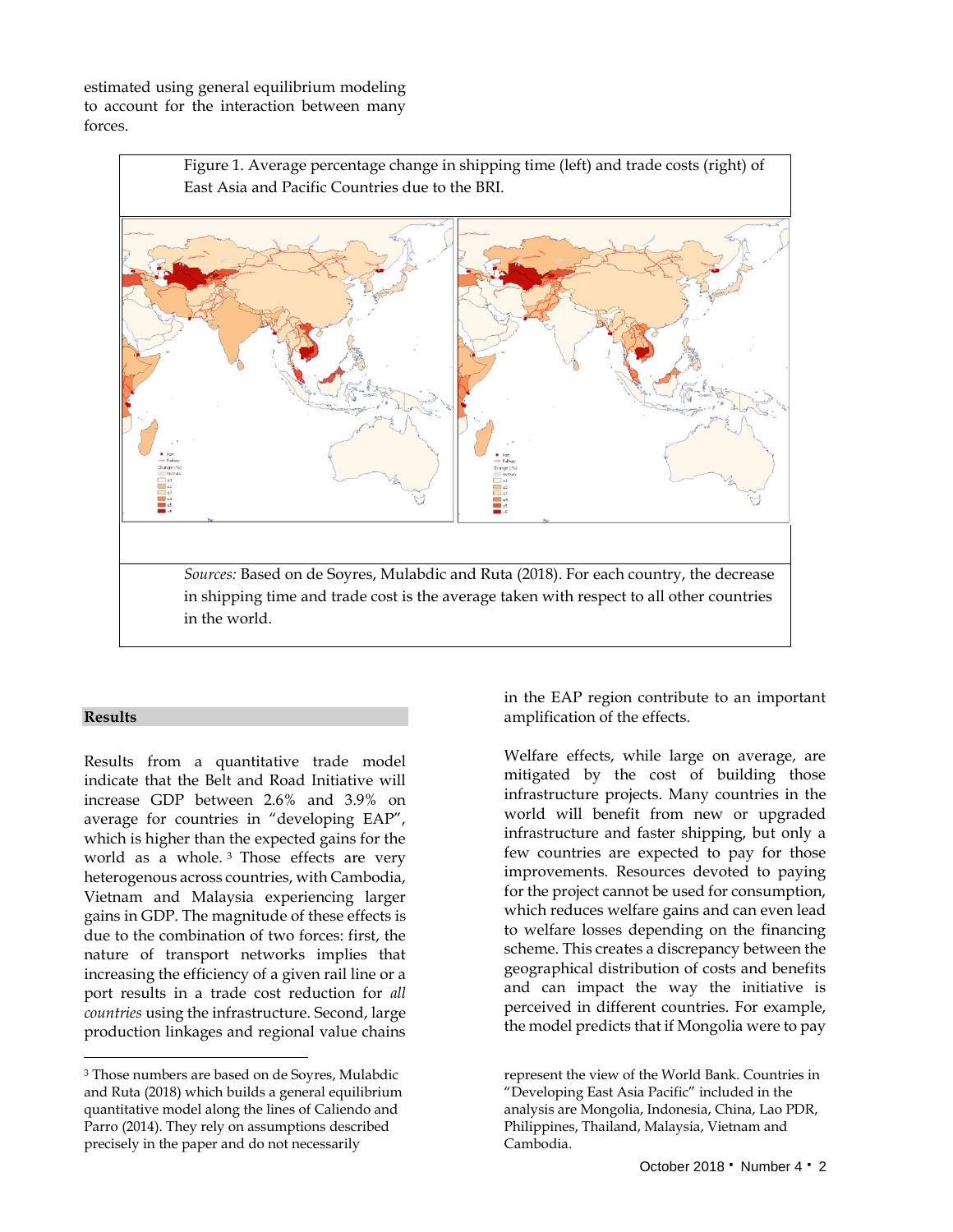the entire cost of its infrastructure improvements linked to the BRI, it would experience larger costs than the gains

associated with the improved access to both export and import markets.



#### **Conclusion**

The potential benefits and costs highlighted above have been built using a specific set of assumptions that should be acknowledged. First, the analysis focuses on infrastructure transport projects that can be mapped precisely and hence represent only a subset of all projects currently being developed under the BRI umbrella. Second, while the structure of the

model accounts for complex production linkages across countries and for possible import and export substations leading to a reallocation of comparative advantage, it abstracts from other elements such as technology diffusion, foreign direct investment or capital accumulation that could affect GDP and welfare gains. Finally, both the exact cost and the distribution of payment for the projects under consideration is not generally known.

#### About the author(s):

**François de Soyres**, Young Professional, World Bank's Middle East and North Africa Regional Chief Economist's Office [fdesoyres@worldbank.org](mailto:fdesoyres@worldbank.org)